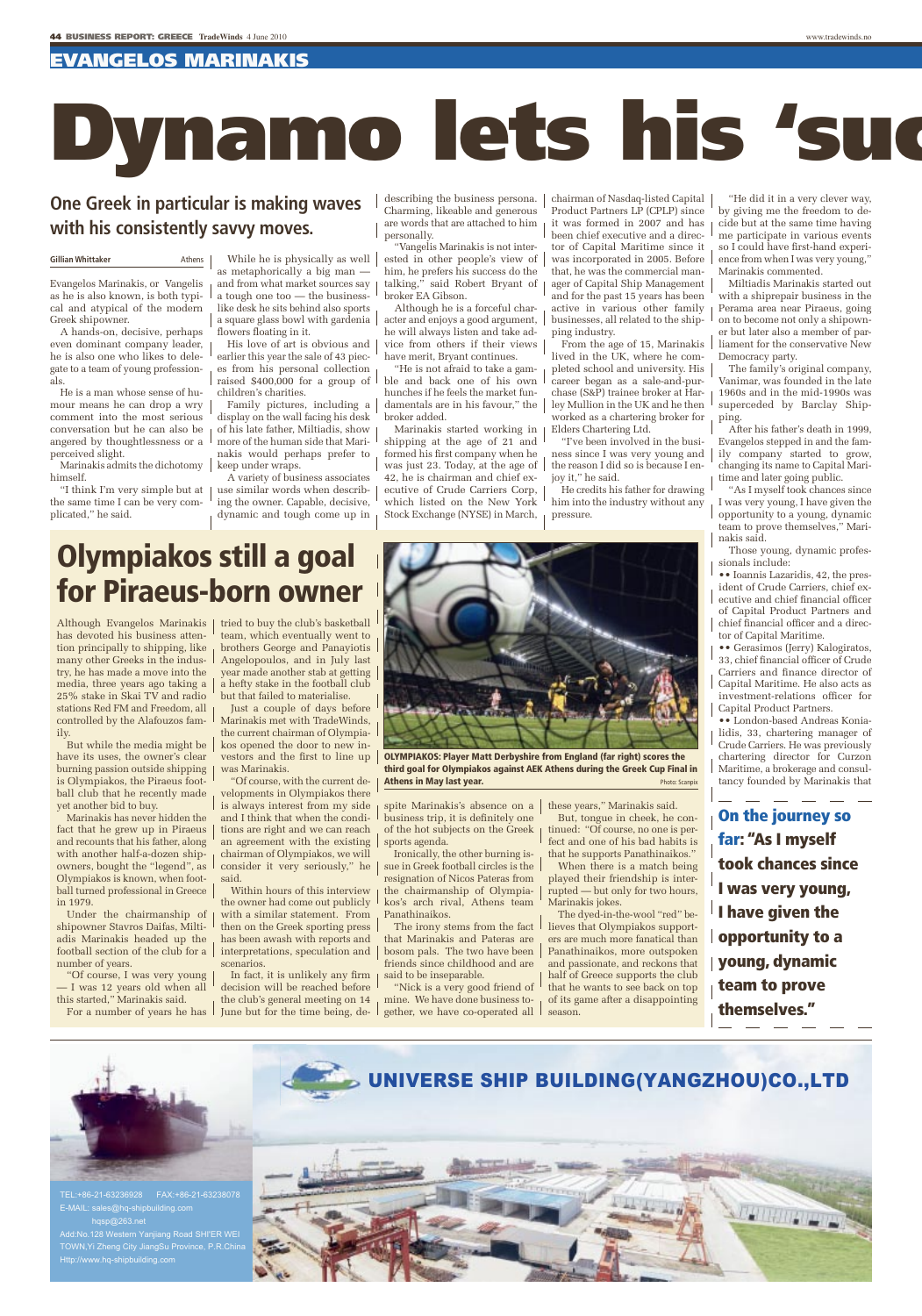www.tradewinds.no 4 June 2010 **TradeWinds** BUSINESS REPORT: GREECE 45

## evangelos marinai

# cess do the talking'

was later bought out by its employees. Prior to that Konialidis was a chartering executive for National Shipping Co of Saudi Arabia's fleet of VLCCs and before that a chartering broker for Spyros Karnessis's London-based Elka Shipping.

•• Irina Taka, who as a lady is permitted not to reveal her age, joined the group in late 2007 as general counsel of Capital Maritime and is now corporate officer of Crude Carriers, bringing with her six years of experience in the corporate legal sector.

The simplest proof of the team spirit that Marinakis fosters is the fact that, other than London-based Konialidis, all the young executives were present at the interview with TradeWinds and freely chipped in whenever their expertise was called upon.

Marinakis also has strong views about the fact that the majority of Greek shipowners choose to stay in Greece, despite what these days might be considered a less than ideal climate.

Despite a substantial part of their activities occurring outside Greece — in his case chartering and insurance in London and crewing, training and vetting operations through offices in the Philippines, Romania, Russia and Singapore — Marinakis believes Greek owners stay in their homeland because they love it and have a vision for the future.

But, he says, the Greek government must take radical measures in order to safeguard the country's future.

"It is time for the government and people of Greece to be inspired by our great past to work hard, constructively, with honesty and integrity in order to achieve a great future," he added.

His love and respect for the history of Greece is echoed in the names of Marinakis's vessels. Many have been named after heroes of Greek history and mythology, such as Alexander the Great, Achilleas and the great strategist Miltiadis, after whom his father was named.

So, just a hard-nosed businessman or a tough-skinned player with a soft centre?

Those who know Marinakis well and have done business with him would probably agree with both descriptions.

As one banker, who prefers to remain nameless, said when asked about Marinakis: "I'm probably biased because I like him.'

di Alh

On the current crisis in Greece: "It is time for the government and people of Greece to be inspired by our great past to work hard, constructively, with honesty and integrity in order to achieve a great future."

EVANGELOS MARINAKIS: 'Not afraid to take a gamble'. Photo: Capital Ship Management Corp.



**Please Visit Us At Posidonia 2010 Stand No.633 in Hall 6**  *NO MATTER WHERE, SHIP RELY ON OUR EXPERIENCE*

Add: Room 1002-1003, Zendai Cube Edifice, No.58 Changliu Road, Pudong New District, Shanghai,200135,China Tel: +86-21-22819390 Fax: +86-21-22819391 E-mail: esh@supermar-machinery.com Http://www.supermar-machinery.com







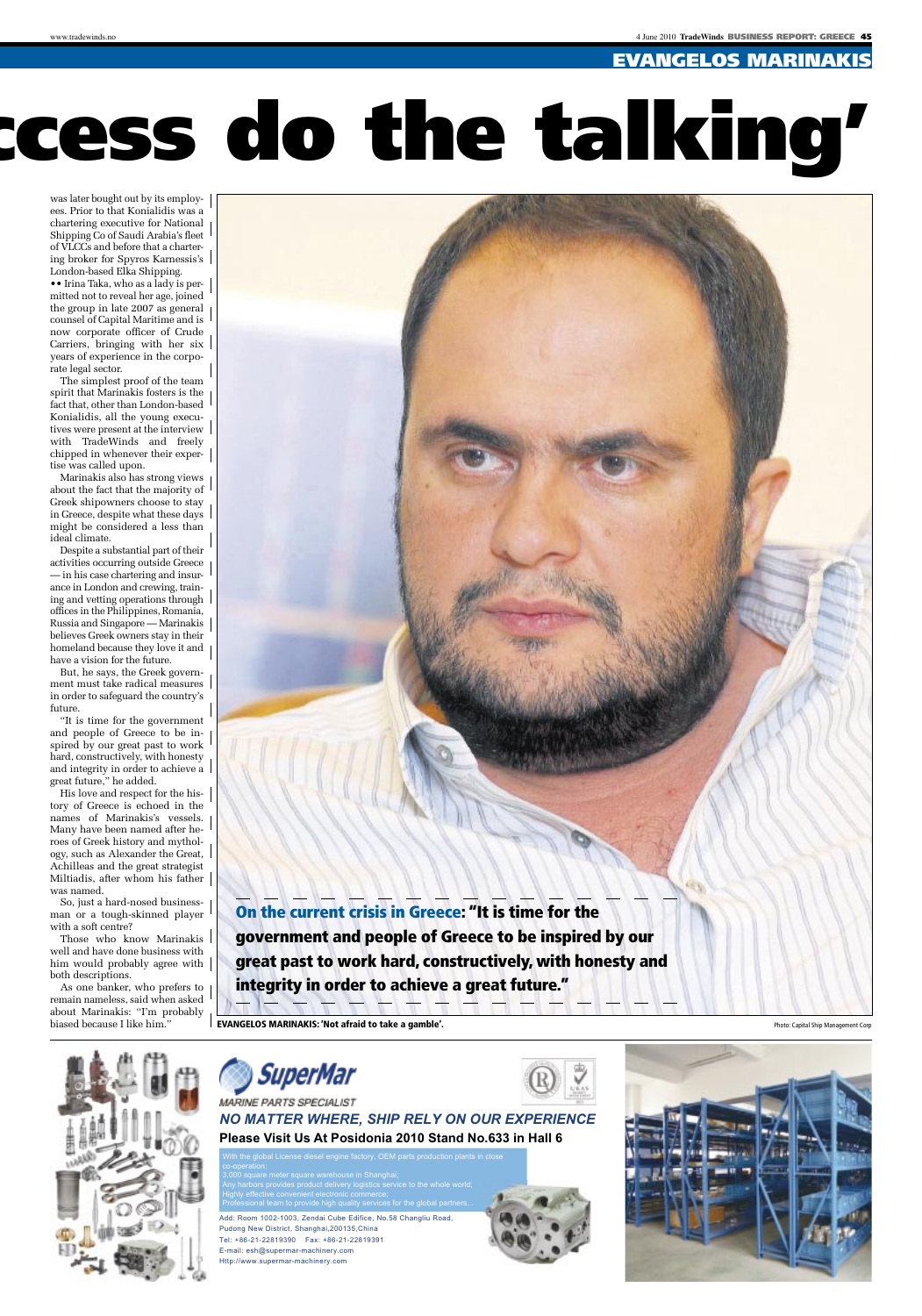## evangelos marinakis

CAPITAL

## Acquisitions mark move into containership arena

Never one to stand still, Evangelos Marinakis is exploring terra incognita as he ventures into containership owning.

He reveals that privately controlled Capital Maritime & Trading very recently acquired newbuilding resale contracts for two 1,700 teu vessels slated for delivery by the end of this year.

With the prospect of further acquisitions clearly in mind, in March the owner recruited Jens Storm, who brings with him 20 years of experience in the containership industry.

Storm worked with Maersk Line from 1990 to 1997 in Denmark, Germany and Vietnam, then from 1997 to 2009 as containership sale-and-purchase (S&P) and newbuilding broker at Maersk Broker. In 2005, he became managing director of Maersk Broker Hellas.

As yet, Marinakis is not ready to go into too much detail about his containership plans.

"If you ask me if we are there to buy more containers, yes — we are looking and if we find the right opportunities, we'll buy more," he said.

At the time Marinakis was speaking, the deal to purchase the first two vessels had just been done and was still under wraps, so he was unwilling to either name the seller or reveal a price tag but did say the pair will be delivered in the fourth quarter of this year.

So far the company has not sought to charter the boxships.

"We are not in a hurry to fix because the market is moving up," Marinakis said.

Since Marinakis got involved, the Capital group of companies has managed more than a 100 different vessels of over 6.5 million dwt.

Clarksons chief executive Andi Case confirms what others also say about Marinakis's decisive working style.

"He is very quick to see opportunities and very good at making decisions on both the buy and sell side," Case said.

Today, Capital Ship Management lists a mixed fleet of 45 vessels and some 3.5 million dwt, including the 19 tankers of Capital Product Partners LP and the five

VLCC and suezmax tankers of Crude Carriers Corp.

The remaining 21 privately controlled vessels include five bulkers in the water, two capesizes and six handysize bulkers on order, all for delivery this

**CAPITAL MARITIME: Exploring new territory** 

蚧

Andi Case of Clarksons: "He [Marinakis] is very quick to see opportunities and very good at making decisions on both the buy and sell side."



**Keppel Shipyard Limited** (A member of Keppel Offshore & Marine Limited) 51 Pioneer Sector 1 Singapore 628437 Tel: (65) 68614141 Fax: (65) 68617767 Email: ks@keppelshipyard.com www.keppelshipyard.com

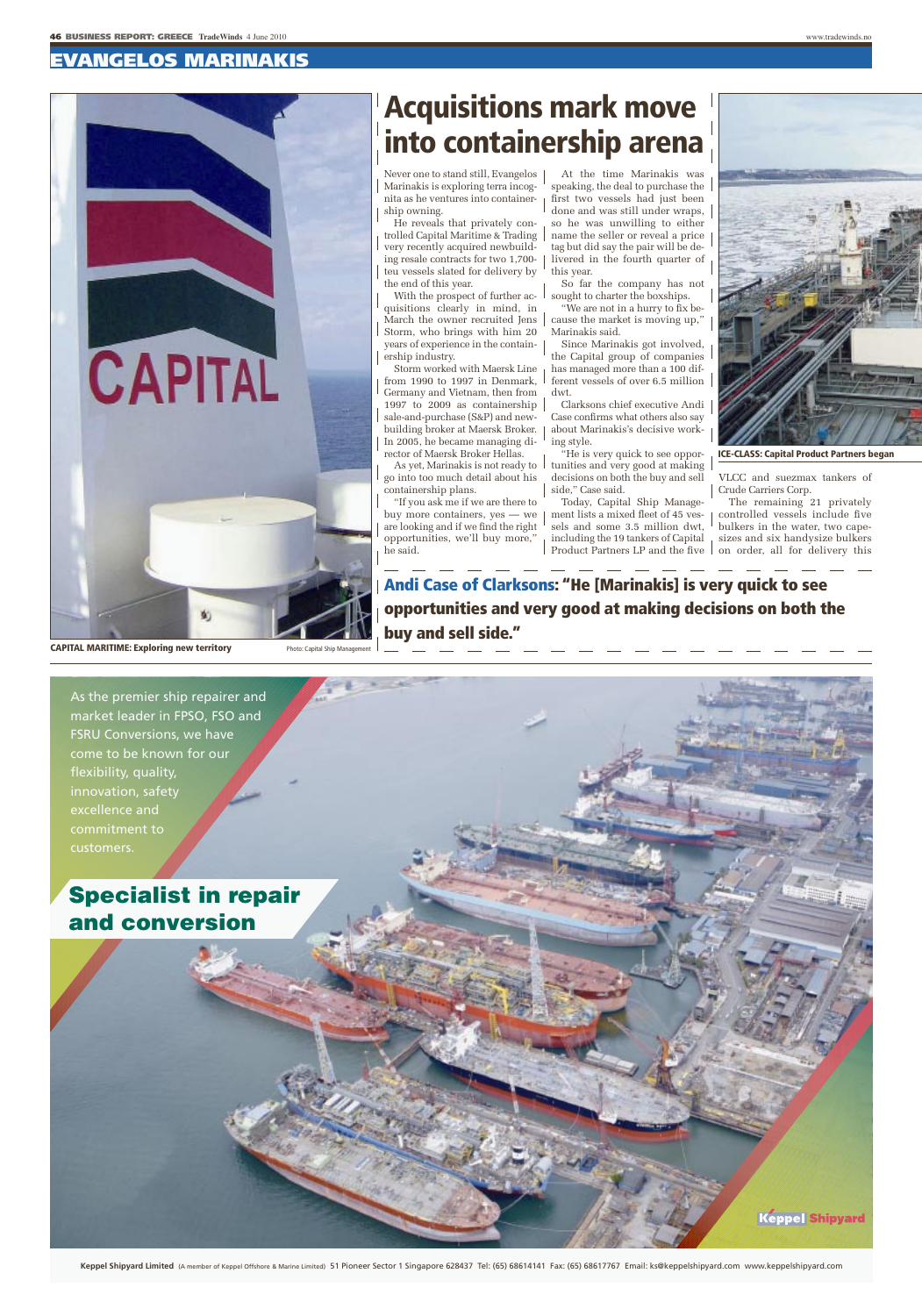www.tradewinds.no 4 June 2010 **TradeWinds** BUSINESS REPORT: GREECE 47

## evangelos marinakis



#### with a fleet of eight ice-class 1A products tankers. Photo: Capital Product Partners

year, as well as the two containerships. As for the bulkers on order, if

two capesizes and six handysizes seem like a lot to take on, Marinakis shrugs this off.

The two capesizes, being built at Sungdong Heavy Industries, were bought as resales from compatriot operator Alba Maritime in September last year and the owner immediately locked them into 10 year charters with Cosco.

Marinakis says the charter rate is at "a very healthy level" but is unwilling to reveal it.

TradeWinds reported that the Chinese giant would be paying \$45,000 per day for the first five years and \$39,000 per day thereafter.

Capital's six-pack of 32,000-dwt bulkers was the first ever bulker order booked at Samho Shipbuilding and the ships are understood to have been a swap against a series of 25,000-dwt chemical tank-

ers that had previously been ordered at the yard.

The ships were said to have been inked at \$27m each at the bottom of the market and Marinakis points out that given the prompt deliveries this is at least 25% lower than today's levels. He also stresses that they are extremely high-specification vessels as far as the draught, cubics, hold configuration and the speed/consumption ratio are concerned.

"There is a healthy demand to fix the ships for period and at the moment we are at the stage that we are considering proposals. We will act in the summer," he said.

Capital sold a substantial number of vessels, both tankers and bulkers, in the good years of the market, often making substantial profits and Marinakis comments that the company's current exposure in bulkers is "minimal" compared to what it was in the past.



IPO just the

beginning of

er had chosen, rather than accept a discount, to withdraw from an attempt to float a mixed fleet through a \$250m offering.

Starting out with a fleet of eight newly built ice-class 1A medium range (MR) products tankers, today Nasdaq-listed Capital Product Partners (CPLP) boasts a fleet of 19 products and crude-oil tankers including 11 ice-class 1A units, one of the largest such fleets.

In February, its sponsor, Capital Maritime & Trading Corp, which holds a 46.6% stake in the partnership, sold CPLP the 48,000-dwt *Atrotos* (built 2007) for \$43m, which was financed by the net proceeds of a secondary offering.

The tanker was immediately chartered to Petroleos Mexicanos (Pemex), the state-owned Mexican petroleum outfit, until March 2014. The net base rate was \$19,900 per day.

The *Atrotos*, renamed *El Pipila* under its bareboat charter, was built at Hyundai Mipo Dockyard as part of a series of 16 MR products tankers that Marinakis booked at the South Korean yard.

Shipbroker EA Gibson worked with Marinakis on these orders.

"This contract formed the bedrock for his growth in the tanker market. The yard was impressed with his professionalism during the negotiation process and the technical ability of his team, which resulted in a very high-quality product," said Gibson's Robert Bryant.

From its inception, CPLP has favoured long-term employment for its vessels. Its initial fleet was fully covered by bareboat or timecharter cover with leading charterers BP Shipping, Morgan Stanley and Overseas Shipholding Group (OSG). Today, all but two of its ships are on either bareboat or time charter.

Ioannis Lazaridis, chief executive and chief financial officer of the partnership, confirms that the aim is not to have too much tonnage on the spot market.

"Overall we like to offer visibility to our investors. As an MLP [master limited partnership] it is a company that is addressed to the more conservative investor," he commented.

However, the two 12,000-dwt products tankers that CPLP has working the spot market have so far earned considerably more than they would have done had they been fixed for period employment, Lazaridis adds.

When announcing its first-quarter results at the end of April, CPLP said 77% of the fleet total days for the remainder of 2010 and 45% of the fleet total days in 2011 will be secured under period-charter coverage.

A total of eight of CPLP's time charters expire up to mid-2011 but Lazaridis says that in a number of cases this is deliberate.



IOANNIS LAZARIDIS: President of Crude Carriers Corp, chief executive and chief financial officer of capital Product Partners lP and chief financial officer of Capital Maritime & Trading Corp Photo: Capital Ship Management Corp

"Earlier this year, we made a number of fixtures only for a year because the rates in the market are toward the bottom end of the employment range and we are optimistic about the market," he said.

Two ships should be refixed around now and two more charters will expire in August.

"Hopefully, with the market getting better, we will decide what we want to do," Lazaridis said.

Marinakis says he believes that

will have more ships in its fleet and it has, indeed, announced that it is looking for accretive acquisitions.

toward the end of this year CPLP  $\perp$  our guidance of \$0.90 per unit". In January, the partnership reduced its annual dividend target to \$0.90 per unit, to be paid out evenly over the four quarters, as compared with a dividend of \$0.41 it paid for the fourth quarter of 2009. But as Lazaridis says, if the ambition to grow the fleet is successful, "then we will revise

Ioannis Lazaridis: "Earlier this year we made a number of fixtures only for a year because the rates in the market are toward the bottom end of the employment range and we are optimistic

### Capital produCt partners Fleet

| <b>Vessel</b>         | <b>Type</b>      | Dwt     | <b>Built</b> |
|-----------------------|------------------|---------|--------------|
|                       |                  |         |              |
| <b>Atlantas</b>       | <b>Chem/Prod</b> | 36,760  | 2006         |
| <b>Aktoras</b>        | <b>Chem/Prod</b> | 36,759  | 2006         |
| <b>Aiolos</b>         | <b>Chem/Prod</b> | 36,725  | 2007         |
| <b>Agisilaos</b>      | <b>Chem/Prod</b> | 36,760  | 2006         |
| <b>Arionas</b>        | <b>Chem/Prod</b> | 36,725  | 2006         |
| <b>Axios</b>          | <b>Chem/Prod</b> | 47,872  | 2007         |
| Avax                  | <b>Chem/Prod</b> | 47,834  | 2007         |
| <b>Akeraios</b>       | <b>Chem/Prod</b> | 47,781  | 2007         |
| <b>Anemos</b> I       | <b>Chem/Prod</b> | 47,782  | 2007         |
| <b>Apostolos</b>      | <b>Chem/Prod</b> | 47,782  | 2007         |
| <b>Atrotos</b>        | <b>Chem/Prod</b> | 47,786  | 2007         |
| <b>Attikos C</b>      | <b>Products</b>  | 12,000  | 2005         |
| <b>Alexandros II</b>  | <b>Chem/Prod</b> | 51,258  | 2008         |
| <b>Amore Mio</b>      | <b>Crude Oil</b> | 159,982 | 2001         |
| <b>Aristofanis</b>    | <b>Products</b>  | 12,000  | 2005         |
| <b>Aristotelis II</b> | <b>Chem/Prod</b> | 51,226  | 2008         |
| <b>Aris II</b>        | <b>Chem/Prod</b> | 51,218  | 2008         |
| <b>Agamemnon II</b>   | <b>Chem/Prod</b> | 51,238  | 2008         |
| <b>Ayrton II</b>      | <b>Chem/Prod</b> | 51.260  | 2009         |
|                       |                  |         |              |



**CHEMICAL/PRODUCTS TANKERS: The "Agisilaos" (above) "Apostolos" (below)**  $\frac{1}{2}$   $\frac{1}{2}$   $\frac{1}{2}$   $\frac{1}{2}$   $\frac{1}{2}$   $\frac{1}{2}$   $\frac{1}{2}$   $\frac{1}{2}$   $\frac{1}{2}$   $\frac{1}{2}$   $\frac{1}{2}$   $\frac{1}{2}$   $\frac{1}{2}$   $\frac{1}{2}$   $\frac{1}{2}$ Photos: Capital Ship Management Corp.